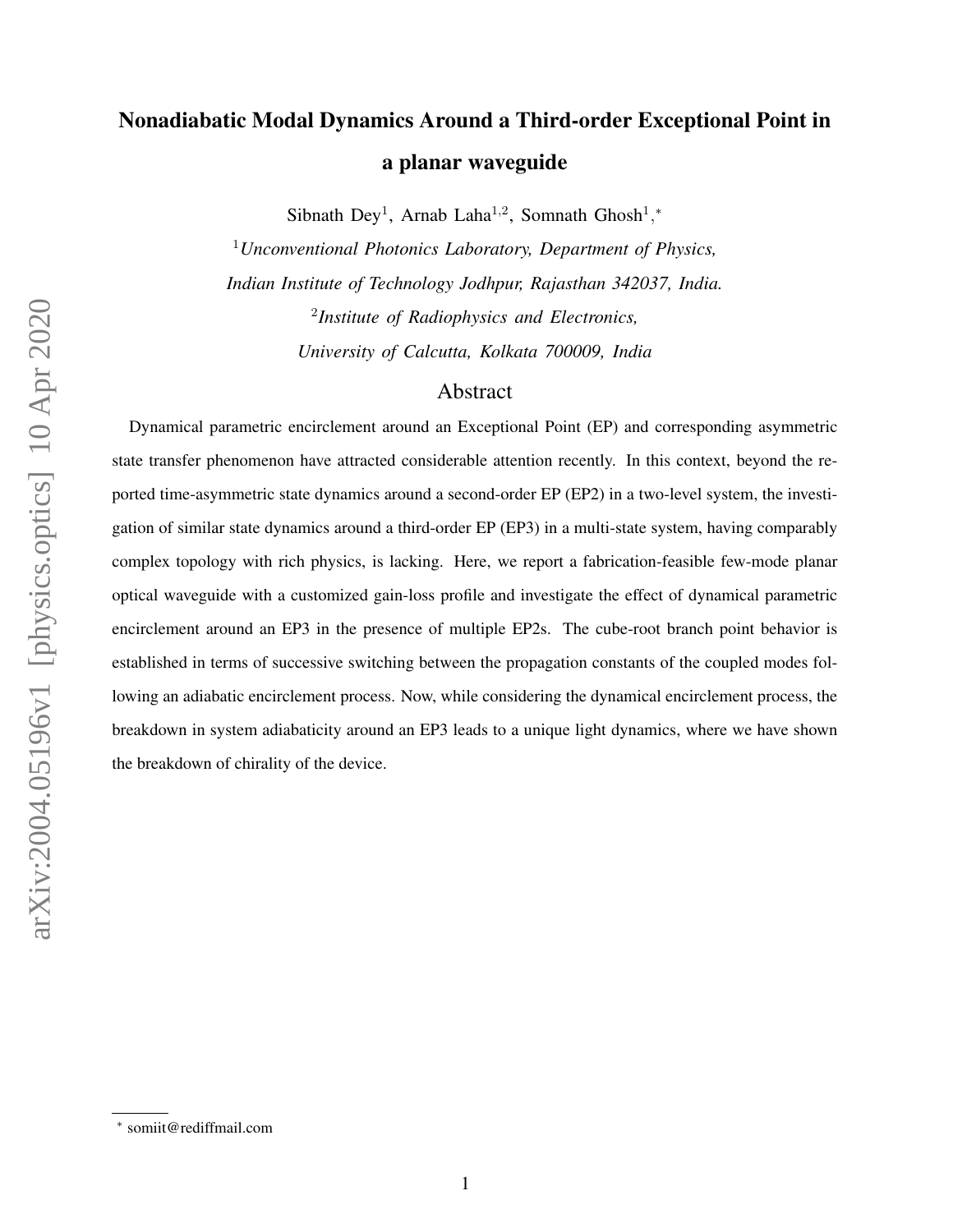The unconventional aspects of non-Hermitian quantum mechanics are widely used to demonstrate open quantum-inspired photonic devices. In a non-Hermitian system, the eigenvalues are complex, and corresponding eigenstates form a non orthogonal set. One of the most interesting phenomena in non-Hermitian quantum mechanics is Exceptional Points (EPs) in the parameter space of a physical problems. At the EP, not only the eigenvalues but also eigenvectors coalesce [1–4], unlike the diabolic points (DP) in standard Hermitian system, where only eigenvalues coalesce but the eigenvectors remain different. Unconventional properties of EPs have been observed in experiments [5, 6]. Unconventional behaviours of EPs have been extensively studied in optical waveguides [2–4], micro cavities [7, 8], lasers [9], photonic crystals [10], and also in several non-optical systems like atomic [11] and molecular spectra [12], etc. With proper control over fabrication technique, EP in photonic systems offers itself as a strong competitor to meet the present-day challenges like unidirectional light propagation with enhanced non reciprocity [3, 13], asymmetric mode conversion [2–4], ultra sensitive EP aided sensing [14], etc.

One of the consequences of the state coalescence is that the eigen energies presented in the parameter space exhibit a branch-point singularity at the EP. When two external parameters are varied to form a closed trajectory enclosing an EP in the parameter space, the two eigenvalues, exchange energies between each other [1–5]. Here, a total  $2\pi$  rotation around an EP in the parameter space results in permutation between the corresponding states (i.e., interchange of initial positions). Thus, a complete  $4\pi$  rotation around an EP is needed to recover the original state except for geometric phase of  $\pm \pi$  [15]. This is topological because it occurs only if the parametric loop encloses the EP irrespective of its precise shape. In this context, successive state exchange phenomenon around a higher order EP has also been studied in the literature, even though mostly theoretical [16–19]. If we consider the length or time dependent parametric evolution to enclose an EP dynamically, then adiabaticity breaks down during encirclement [20]. Here an anticlockwise and a clockwise parametric evolution results in different dominating state at the output [2]. If we consider two interacting modes, the mode which encounter with lower average loss, evolves adiabatically. In this context, the state dynamics during the dynamical parametric evolution around a higher order EP in a single planar geometry is an important issue and need to be explored. Beyond the already reported three mode coupled waveguide system [21], it would be interesting and more compact from fabrication point-of-view in integrated devices for mode management in multi-mode planar geometry. Using minimum number of control parameters to locate an EP3 with associated successive state conversion in a simple fabrication feasible system is a challenge.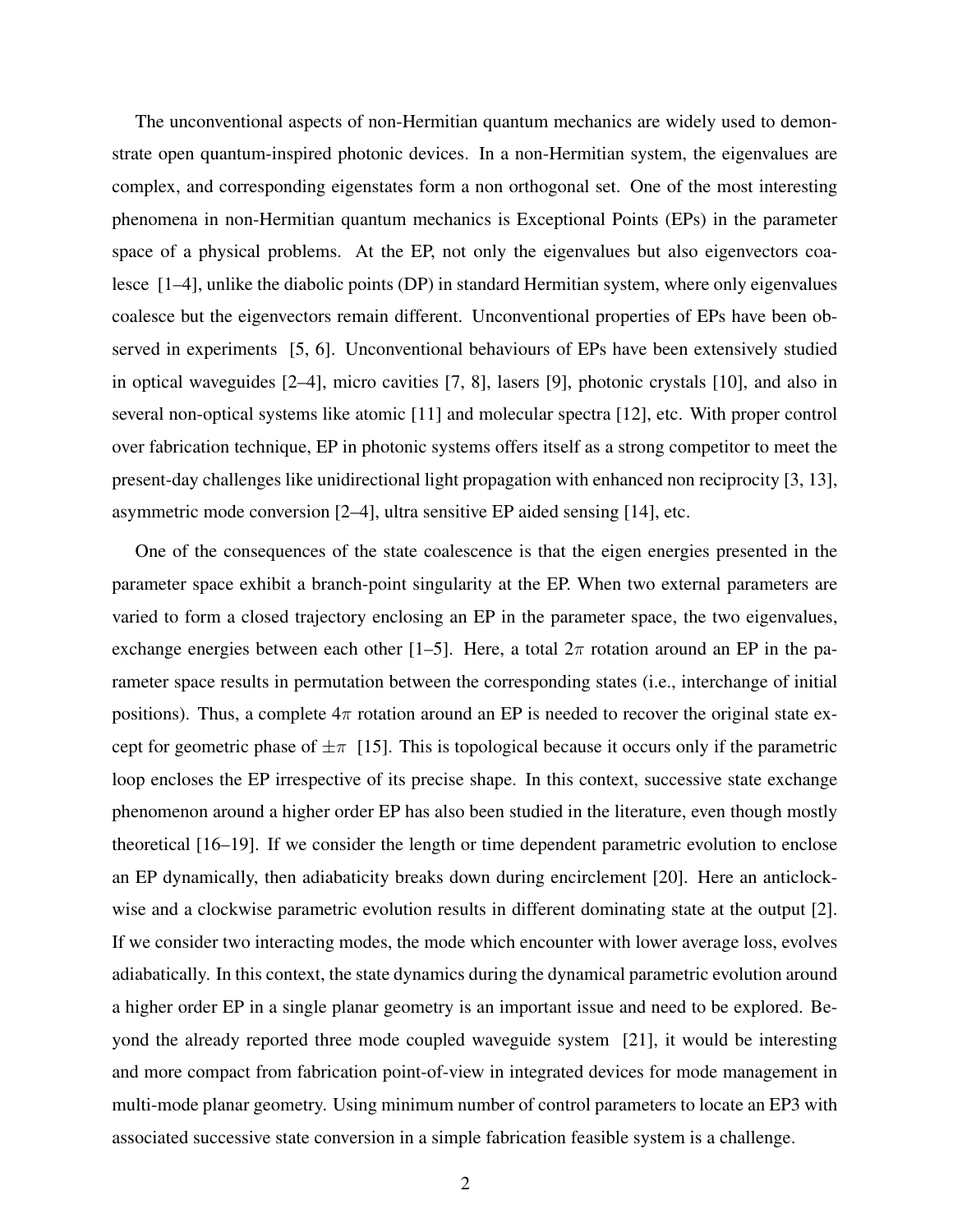In this latter, to address the issues mentioned above, we investigate a specially configured gainloss assisted few-mode supported planar optical waveguide to host an EP3. Modulating the spatial distribution of a multilayer gain-loss profile via two tunable parameters, we have controlled the coupling between the quasi-guided modes, where we have encountered an EP3 in the simultaneous presence of two EP2s between three chosen interacting modes. The cube-root branch point behavior of the embedded EP3 has been verified with the successive switching between the propagation constants ( $\beta$ -values) of three interacting modes following an adiabatic parametric variation around two corresponding EP2s. We also investigate the propagations of three interacting modes around the EP3, following a dynamical parametric encirclement process. Here, we have shown the nonchiral dynamics of the interacting modes in the sense that a specific mode dominates at the end of the encirclement process, irrespective of the direction of encirclement. Beyond the coupled waveguide systems, the EP3-driven modal dynamics in our planar waveguide structure is indeed more suitable for device applications in integrated photonic circuits.

We design a step index planar optical waveguide, schematically shown in Fig. 1(a). Refractive indices of cladding and core are chosen as  $n_l = 1.46$  and  $n_h = 1.50$ , respectively. We normalize the operating frequency  $\omega = 1$  and set the width  $W = 162\lambda/2\pi = 162$  and length  $L = 15 \times$ 10<sup>3</sup> in dimension less unit for which waveguide host six quasi-guided scalar modes, say  $\psi_j$  (j = 1, 2, 3, 4, 5, 6). The waveguide occupies the region  $-W/2 \le x \le W/2$  along the transverse  $(x)$ direction and  $0 \le z \le L$  along the longitudinal (z) direction. To control the mutual coupling among the six quasi guided modes simultaneously, we introduce non-hermiticity in terms of a spatial multilayer unbalanced gain-loss profile in such a way that the overall complex refractive index profile can be written as:

$$
n(x) = \begin{cases} n_l + i\gamma, & \text{for } W/6 \le |x| \le W/2 \\ & \\ n_h - i\gamma, & \text{for } \begin{cases} -W/4 \le x \le -W/6 \\ -W/8 \le x \le 0 \end{cases} \\ W/8 \le x \le W/6 \end{cases} \end{cases} \tag{1}
$$

$$
n_h + i\tau\gamma, \text{ for } \begin{cases} -W/6 \le x \le -W/8 \\ 0 \le x \le W/8 \\ W/6 \le x \le W/4 \end{cases}
$$

Here,  $\gamma$  and  $\tau$  represents two coupling control parameters, where  $\gamma$  is gain-coefficient, and  $\tau$  is fractional loss-to-gain ratio. Thus, inside the core,  $(-W/6 \le x \le W/6)$  we have introduced six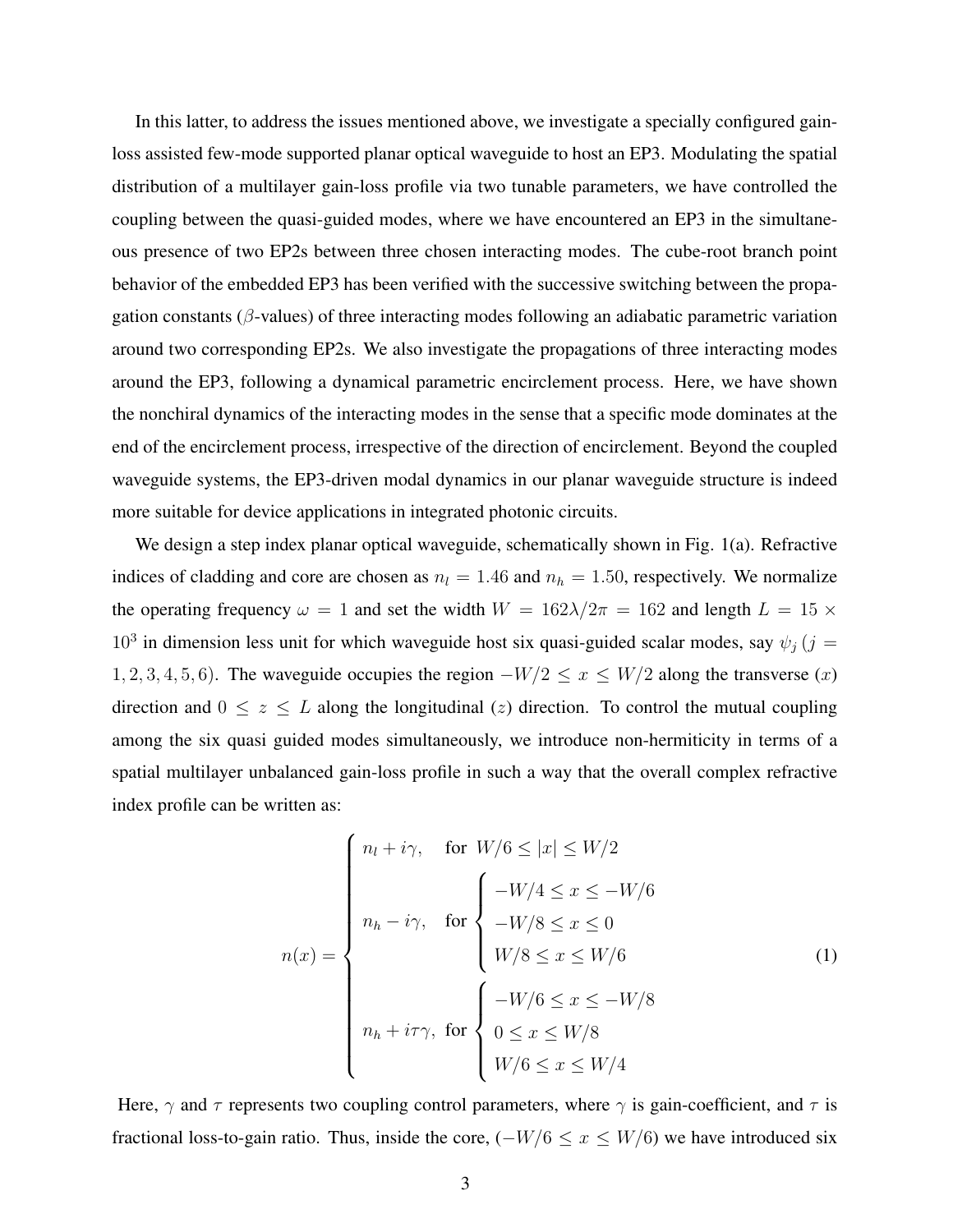

FIG. 1: (a) Schematic of the proposed waveguide.  $x$ - and  $z$ -axis represents transverse and propagation directions, respectively. (b) Transverse refractive index profile  $\Re(n)$  (black line) corresponds to left vertical axis and  $\Im(n)$  at specific  $\gamma$ =0.006 and  $\tau$ =3.8 (dotted red line) corresponds to right vertical axis. (c) Nonlinear initial distribution of propagation constants

(β-values) of three chosen interacting modes  $\beta_j$  ( $j = 2, 3, 5$ ) in complex  $\beta$ -plane.

alternative layers of gain and loss having equal widths, and inside the cladding ( $W/6 \leq |x| \leq$ W/2) only loss. The overall refractive index distribution for a specific set of  $\{\gamma, \tau\}$  has been shown in the upper panel of the Fig. 1(b). We can modulate system nonhermiticity by tuning  $\tau$ and  $\gamma$  independently (maintaining the KramersKronig with the consideration of single frequency operation) [4]. We compute propagation constants  $\beta_j (j = 1, 2, 3, 4, 5, 6)$  of the supported modes using the scalar modal equation  $\left[\partial_x^2 + n^2(x)\omega^2 - \beta^2\right]\psi(x) = 0$  (with the approximation of small  $\Delta n = n_h - n_l$ ). With the judicious choice of system parameters, nonlinear initial distribution of β-values of a set of three chosen interacting modes has been showing in complex β-plane in Fig. 1(c).

Now, with introduction of gain-loss, all the supported modes are mutually coupled. Here, we host an EP3 with the encounter of two EP2s in  $(\gamma, \tau)$ -plane among three interacting modes. To encounter an EP2, we use the concept of special avoided resonance crossing (ARCs) [2] in complex  $\beta$ -plane between two interacting modes from the chosen set. In Fig. 2, we have shown such a special ARC phenomena between  $\beta_2$  and  $\beta_5$  for different  $\tau$  values with in a range of  $\gamma$  from 0 to 0.006. Here blue and black curves indicate the trajectories of  $\beta_2$  and  $\beta_5$ , respectively. We identify an ARC at  $\tau = 5.2$ , where,  $\Re[\beta]$  undergoes crossing and  $\Im[\beta]$  undergoes anticrossing, as shown in the plots in upper panel of Fig. 2(a). A different kind of ARC has been identified for  $\tau = 4.8$ , where,  $\Re[\beta]$  undergoes an anticrossing and  $\Im[\beta]$  undergoes a crossing, as shown in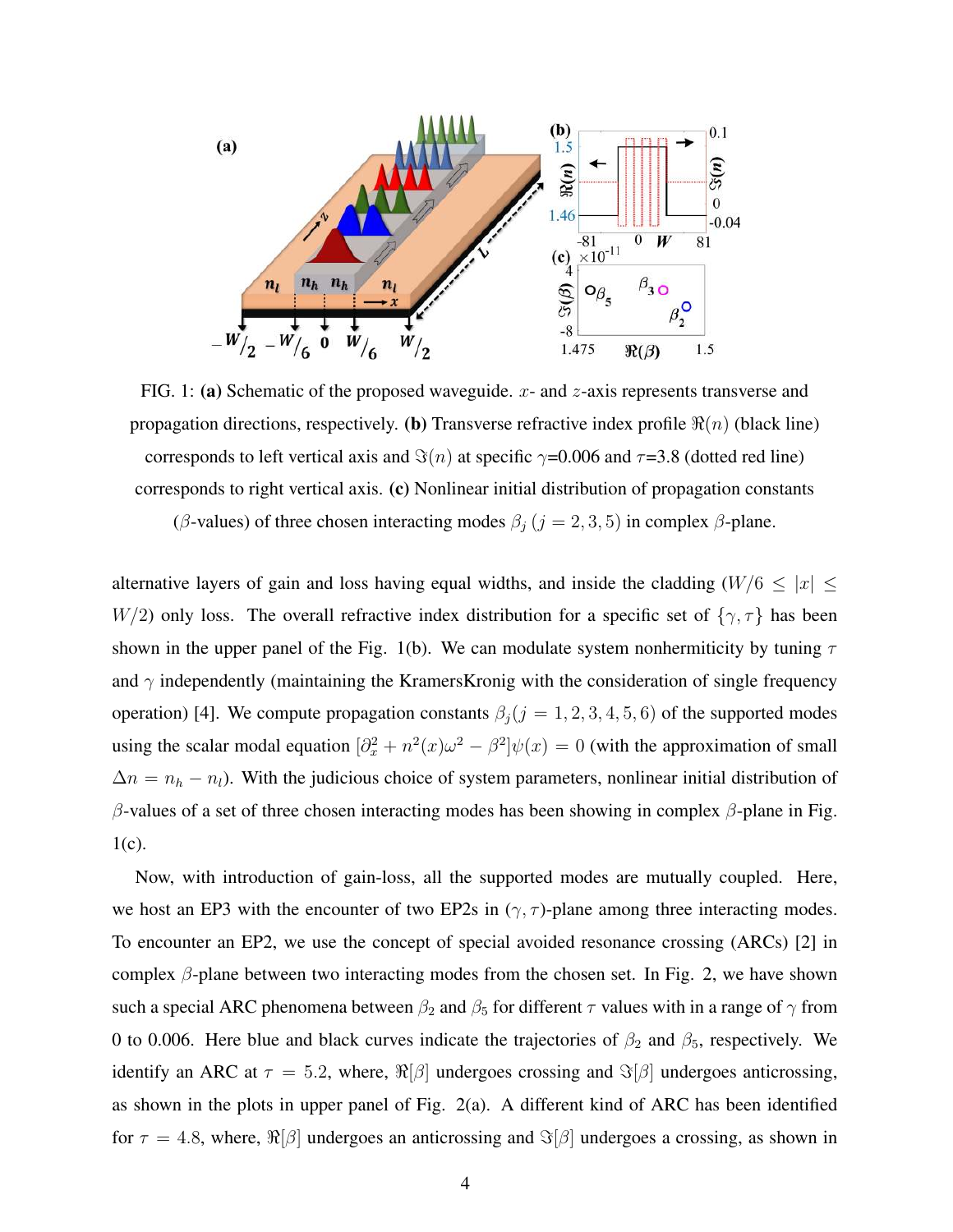

FIG. 2: (a) Dynamics of  $\beta_2$  and  $\beta_5$  (blue and black dotted line) exhibiting ARCs for different τ-values with an increasing γ. Upper panel represents the ARC for  $\tau$ =5.2 with a crossing in  $\Re(\beta)$ and an anticrossing in  $\Im(\beta)$ . Lower panel represents the ARC for  $\tau$ =4.8 with an anticrossing in  $\Re(\beta)$  and a crossing in  $\Im(\beta)$ . (b) Coalescence of  $\beta_2$  and  $\beta_5$  near  $\gamma \approx 0.0043$  for  $\tau = 5$ . Circles with respective colour denote the initial positions (i.e, for  $\gamma = 0$ ) of  $\beta_2$  and  $\beta_5$ 

.

the plots in lower panel of Fig. 2(a). This certain transition between two topologically dissimilar behaviour of ARCs for two different values of  $\tau$  illustrated in upper and lower panel of Fig. 2(a), clearly indicates the appearance of an EP, where two coupled states are analytically connected [2]. We locate the approximate position of this branch point with judicious choice of an intermediate value of  $\tau = 5$  and track the dynamics of the complex  $\beta$ -values in Fig. 2(b). Here, we have shown that  $\beta_2$  and  $\beta_5$  coalesce at  $\tau \approx 0.0043$ . Such a coalescence in complex  $\beta$ -plane certainly indicate the presence of a second order EP (say, EP2<sup>(1)</sup>) in ( $\gamma$ ,  $\tau$ )-plane at ~ (0.0043, 5) In a Similar way, we find out another location of EP2 in ( $\gamma$ ,  $\tau$ ) plane at ~ (0.012, 2.9) (say, EP2<sup>(2)</sup>) between  $\beta_2$  and  $\beta_3$ .

We investigate the effect of encirclement around a single EP2 or both with proper choice of closed parameter space. To enclose single or multiple EP2s, we choose a closed length dependent elliptical parametric variation in ( $\gamma$ ,  $\tau$ ) plane following the equations

$$
\gamma(\phi) = \gamma_0 \sin(\phi/2); \ \tau(\phi) = \tau_0 + a \sin(\phi). \tag{2}
$$

Here,  $\gamma_0$ ,  $\tau_0$ , a and  $\phi$  ( $\in$  [0,  $2\pi$ ]) are the characteristics parameters. We have to vary  $\phi$  very slowly for adiabatic approximation. To encircle an EP properly, we have to choose a  $\gamma_0$  that must be greater than the  $\gamma$ -value of the respective EP. Now, we consider three different parametric loops to encircle both EP2s individually and also simultaneously, as shown in Fig. 3 (a). Here, loop-1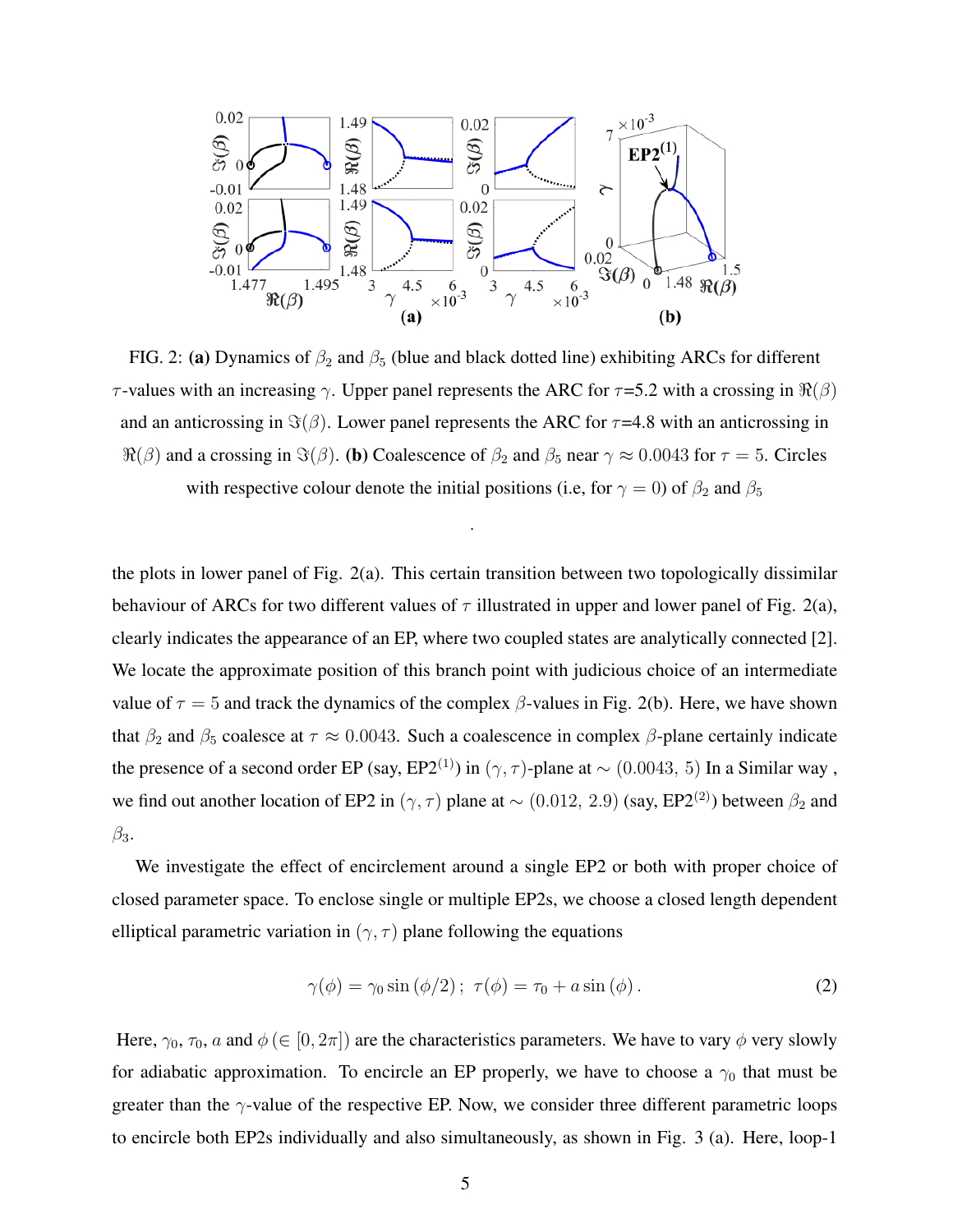

FIG. 3: (a) Three chosen parametric loops in  $(\gamma, \tau)$ -plane to encircle two EP2s individually (Loop1 and Loop2) and also simultaneously (Loop3). (b) Overall distribution of  $(\Im[n(x, z)])$ after mapping Loop3 shown in (a) throughout the waveguide.

(for  $\gamma_0 = 0.008$ ,  $\tau_0 = 4.5$  and  $a = 1.5$ ) encloses only EP2<sup>(1)</sup> and loop-2 (for  $\gamma_0 = 0.02$ ,  $\tau_0 = 4.5$ and  $a = 2$ ) encloses only EP2<sup>(2)</sup>, whereas loop-3 (for  $\gamma_0 = 0.015$ ,  $\tau_0 = 4.8$  and  $a = 2.5$ ) encloses both the EP2s. Now, if we study the propagation of eigenmodes along the length of the waveguide following the encirclement processes, we have to consider a length-dependent loss-gain variation to encircle single or multiple EPs dynamically. Here, to consider dynamical encirclement



FIG. 4: Dynamics of complex  $\beta_2$  (dotted blue trajectory ),  $\beta_3$  (dotted pink trajectory) and  $\beta_5$ (dotted black trajectory) following the adiabatic parametric variation governed by (a) Loop1 that encloses only EP2 $^{(1)}$ , (b) Loop2 that encloses only EP2 $^{(2)}$ , and (c) Loop3 that encloses both EP2<sup>(1)</sup> and EP2<sup>(2)</sup>. The trajectories of  $\beta_3$  in (a) and  $\beta_5$  in (b) has been shown in the respective insets for clear visibility. Circular markers of the respective colours indicate the initial location of complex  $\beta$ -values.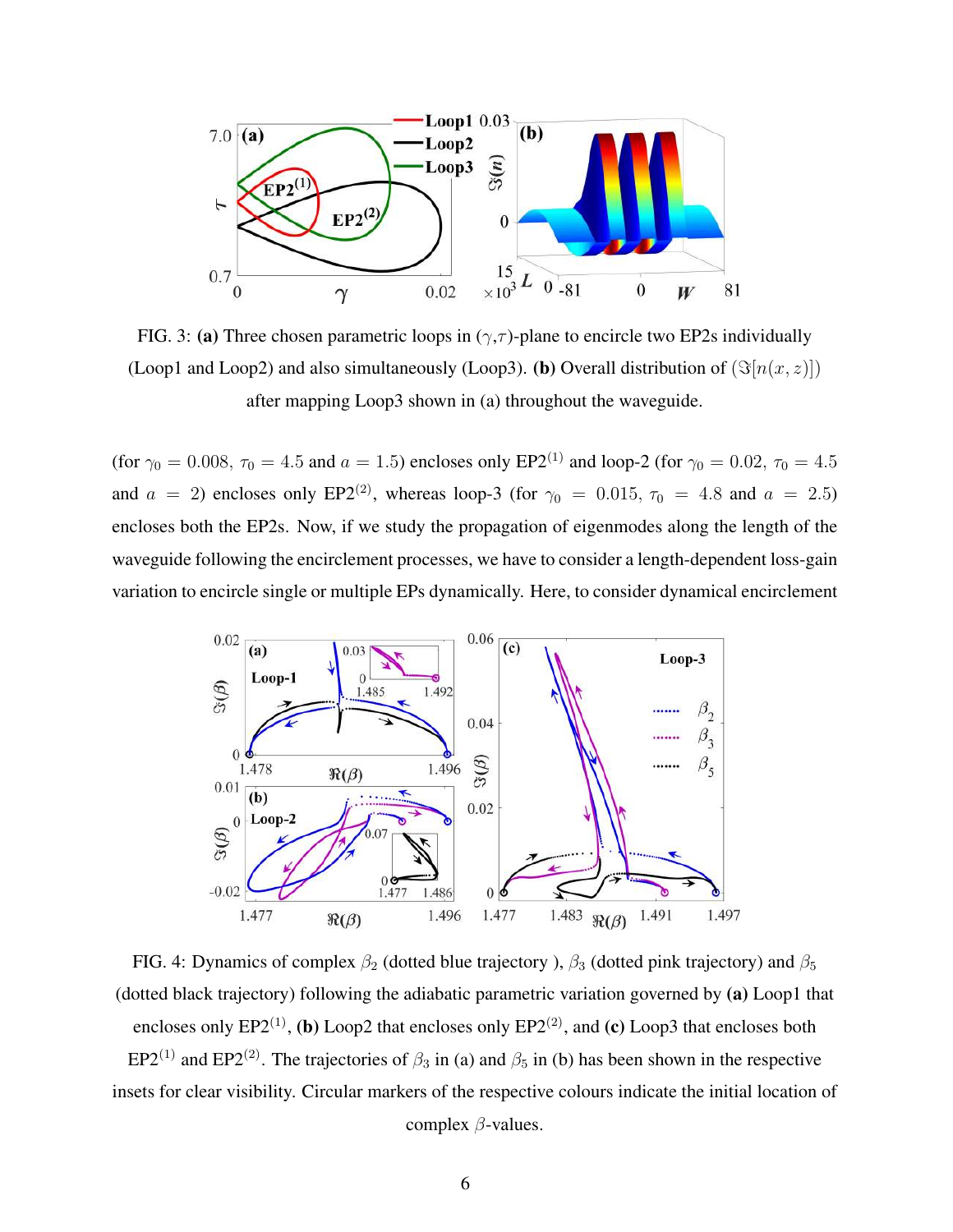process, we have to map the closed parametric loop given by Eq. 2 throughout the length of the waveguide and that has been achieved with the consideration of  $\phi = 2\pi z/L$ . Thus, for dynamical encirclement, Eq. 2 can be rewritten as

$$
\gamma(z) = \gamma_0 \sin\left[\frac{\pi z}{L}\right]; \ \tau(z) = \tau_{EP} + a \sin\left[\frac{2\pi z}{L}\right].\tag{3}
$$

According to the defined shape of the parameter loop in  $(\gamma, \tau)$  plane,  $\gamma$  must be equal to zero for both input ( $z = 0$ ) and output ( $z = L$ ). Thus, we can excite and retrieve the passive modes at input and output, respectively; which is not possible by using conventional circular parametric encirclement processes [11]. The different directions of encirclement are realized by simply changing the direction of the propagation along the length of the waveguide. Following Eq. (3), the overall distribution of  $\Im[n(x, z)]$  towards the length of the waveguide, correspond to the loop-3 have been shown in Fig. 3(b).

Now, we study the the effect of parametric encirclement on the propagation constants of three interacting modes  $\beta_2$ ,  $\beta_3$  and  $\beta_5$  in the complex  $\beta$ -plane for each of the encirclement process in  $(\gamma, \tau)$ -plane shown in Fig. 3(a). We consider encirclement in clockwise direction with enough small steps (almost quasi statically), so that the adiabatic motion of corresponding modes are properly traced in Fig. 4. Here, blue, pink, and black dotted curves represent the trajectories of the  $\beta_2$ ,  $\beta_3$  and  $\beta_5$ , respectively. Circular markers of the respective colours indicate the starting location of respective modes in complex  $\beta$ -plane.

In Fig. 4(a), we consider the encirclement process following loop-1 that encloses only  $EP2^{(1)}$ . Here, as  $\beta_2$  and  $\beta_5$  are analytically connected through EP2<sup>(1)</sup>, they exchange their initial positions adiabatically and form a complete loop in complex  $\beta$ -plane for total  $2\pi$  encirclement. However, this encirclement process does not effect the dynamics of  $\beta_3$ , which remain in the same state at the end of the encirclement process, as can be seen in the inset of Fig. 4(a). Now, while we consider the parametric encirclement around  $EP2^{(2)}$  following loop-2, we can observe the adiabatic exchange phenomenon between  $\beta_2$  and  $\beta_3$  in a generic fashion [as shown in Fig. 4(b)]. Interestingly, in this case,  $\beta_5$  remains in the same state at the end of the encirclement process, that has been shown in the inset of Fig. 4(b). Thus the individual encirclement around each of the EP2s in parameter plane allows the flipping between two corresponding coupled states in complex  $\beta$ -plane even in the presence of a other states, which solidly confirm their second-order branch point behavior of eigenvalues.

Now, if we enclose both EP2s in  $(\gamma, \tau)$ -plane by quasi-static parametric variation along the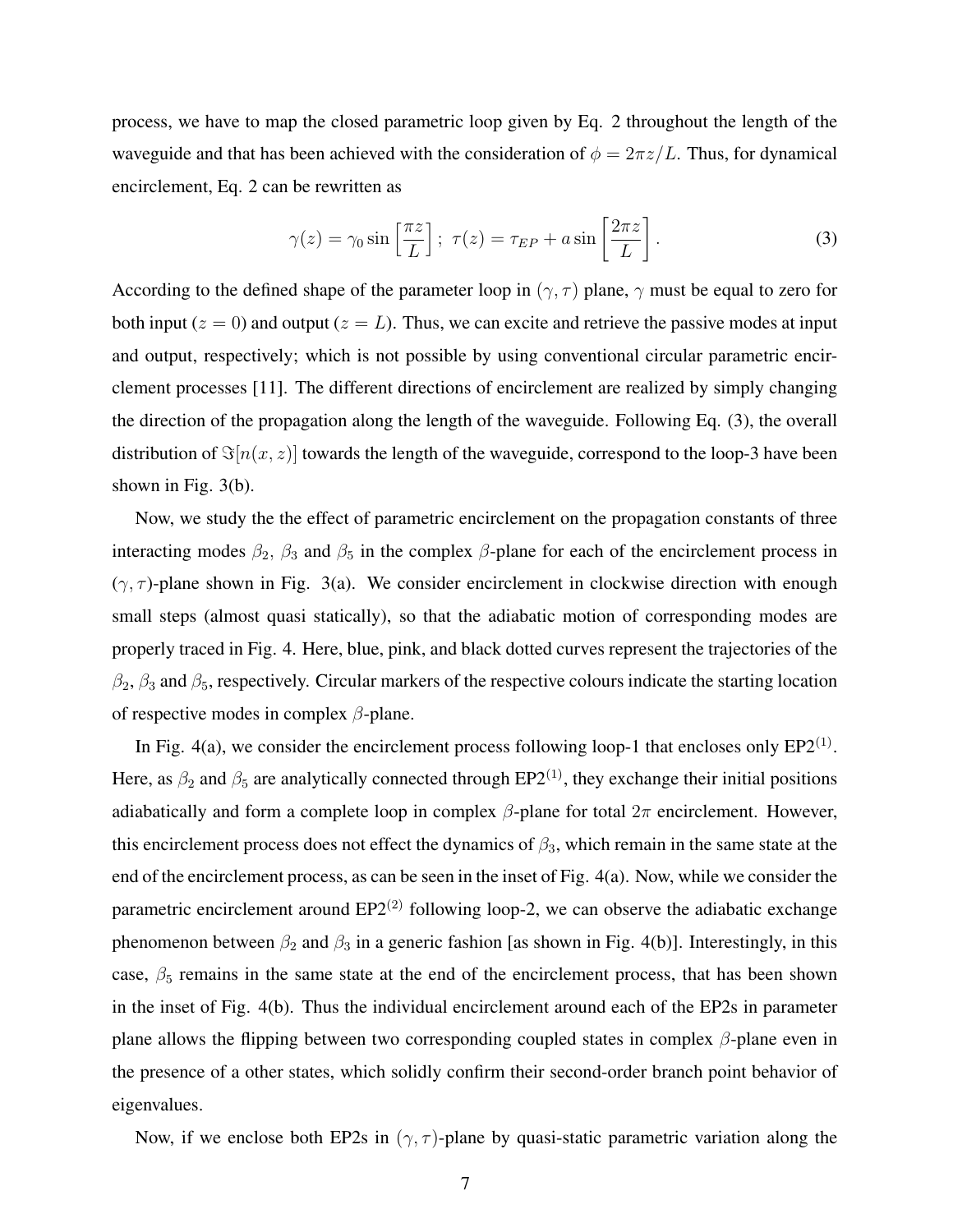loop3, then the system shows third-order branch point behavior for the corresponding eigenvalues, and we trace the topological dynamics of three coupled modes in complex  $\beta$ -plane. Corresponding results has been showing in Fig. 4(c). Here, we have shown that the following one complete loop in  $(\gamma, \tau)$ -plane, all three coupled modes  $\beta_2$ ,  $\beta_3$  and  $\beta_5$  are exchanging their own identities. They switch successively in a manner like  $\beta_2 \rightarrow \beta_3 \rightarrow \beta_5 \rightarrow \beta_2$  and make a complete loop in complex  $\beta$ -plane. This type of unconventional dynamics of three coupled modes around two EP2s indeed confirms the appearance of an EP3 in system parameter space, where all three chosen modes are analytically connected. The effect of parametric evolution, as shown in Fig. 4(c), reveals the third-order branch point behavior due to presence of an EP3 [11, 18] because  $\beta$ -values of three coupled modes regain their initial locations after completing three consecutive parametric encirclement processes. In a similar way, with proper modulation of gain-loos profile, we can host multiple EP3s among possible sets of three interacting modes from six quasi-guided modes  $\psi_j$   $(j = 1, 2, 3, 4, 5, 6).$ 



FIG. 5: (a) Beam propagation results of  $\psi_j$  (j=2,3,5) following the dynamical encirclement scheme as shown in Fig. 3(b). The upper panel represent the beam propagation for encirclement in clockwise (CW) direction and the lower panel represent the beam propagation for encirclement

in counter-clockwise (CCW) direction, where for both the cases, we find the conversions  $\{\psi_2, \psi_3, \psi_5\} \to \psi_3$ . We re-normalize the field intensities at each z for clear visualization. (b) (b.1) Normalized input field intensities; (b.2) normalized common field intensities at  $z = L$  for

CW encirclement and (b.3) at  $z = 0$  for CCW encirclement.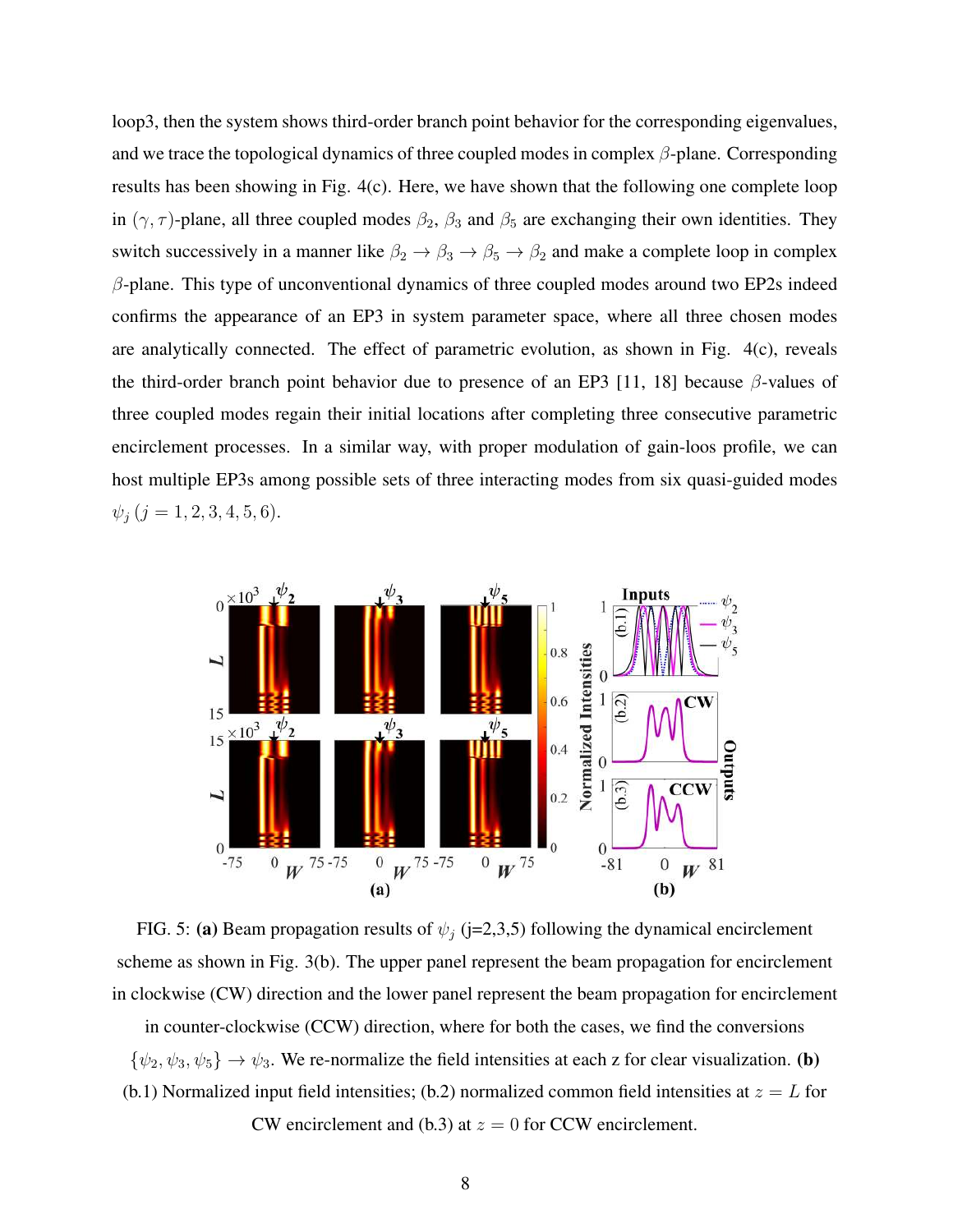Now, we consider a dynamical encirclement scheme around the embedded EP3 by mapping the parametric variation governed by loop-3 in Fig. 3 (that encloses both the EP2s) throughout the length of the waveguide following Eq. 3. The corresponding dynamical parametric variation has already been shown in Fig. 3(b). Now, the beam propagation results of the chosen interacting modes  $\psi_i$  ( $j = 2, 3, 5$ ), which are analytically connected at the EP3, have been shown in Fig. 5. In the upper panel of Fig. 5(a), we have considered the dynamical encirclement process in clockwise direction by choosing the input at  $z = 0$ . Here, we observe that beyond the adiabatic expectation, all the three modes  $\psi_2$ ,  $\psi_3$  and  $\psi_5$  are finally converted into  $\psi_3$  at the output  $(z = L)$  after completing the propagation in the forward direction. Thus, there are two nonadiabatic evolutions of  $\psi_3$  that remains in  $\psi_3$  and  $\psi_5$  that is converted to  $\psi_3$  [unlike the corresponding trajectories of  $\beta_3$ and  $\beta_5$  shown in Fig. 4(c)]. Here,  $\psi_2$  evolves adiabatically and converted into  $\psi_3$  at the end of the encirclement. Now, if we consider dynamical encirclement process following the parametric variation shown in Fig. 3(b) in anticlockwise direction by exciting the modes form  $z = L$ , then also all the three modes are converted into  $\psi_3$  at  $z = 0$  after completing the propagation in the backward direction. Corresponding results have been shown in the lower panel of Fig. 5(a).

Thus, due to dynamical encirclement around both the connecting EP2s in any of the directions, we get a fixed output solution  $\psi_3$ . This means that the device does not follow the chirality in presence of an EP3. Here,  $\psi_2$  evolves with the lowest average loss among three interacting states that results in adiabatic evolution. A comparative study has been presented in Fig. 5(b), where we have shown the output field intensities for encirclement in both the directions along with the chosen input field intensities. Fig. 5(b.1) depicts the normalized field intensities at the input, whereas plots 5(b.2) and 5(b.3) represent the normalized output field intensities (like  $\psi_3$ ) for clockwise (CW) and counter-clockwise (CCW) dynamical encirclement scheme, respectively. Now, we calculate the mode conversion efficiencies in term of the overlap integrals between the input output fields. The expression of conversion efficiency for a certain conversion  $\psi_m \to \psi_n$  can be written as

$$
C_{m \to n} = \frac{\left| \int \psi_m \psi_n dx \right|^2}{\int \left| \psi_m \right|^2 dx \int \left| \psi_n \right|^2 dx}; \quad (m, n) \in j, m \neq n \tag{4}
$$

Here, during clockwise evolution, we found maximum conversion efficiency of 78%, whereas for anticlockwise dynamical encirclement, we achieve maximum 73% conversion efficiency.

In summary, we have reported the presence of an EP3 with simultaneous presence of two connecting EP2s in a six-mode supported planar waveguide geometry with a special type of customized gain-loss profile in terms of two tunable parameters. We have verified the third-order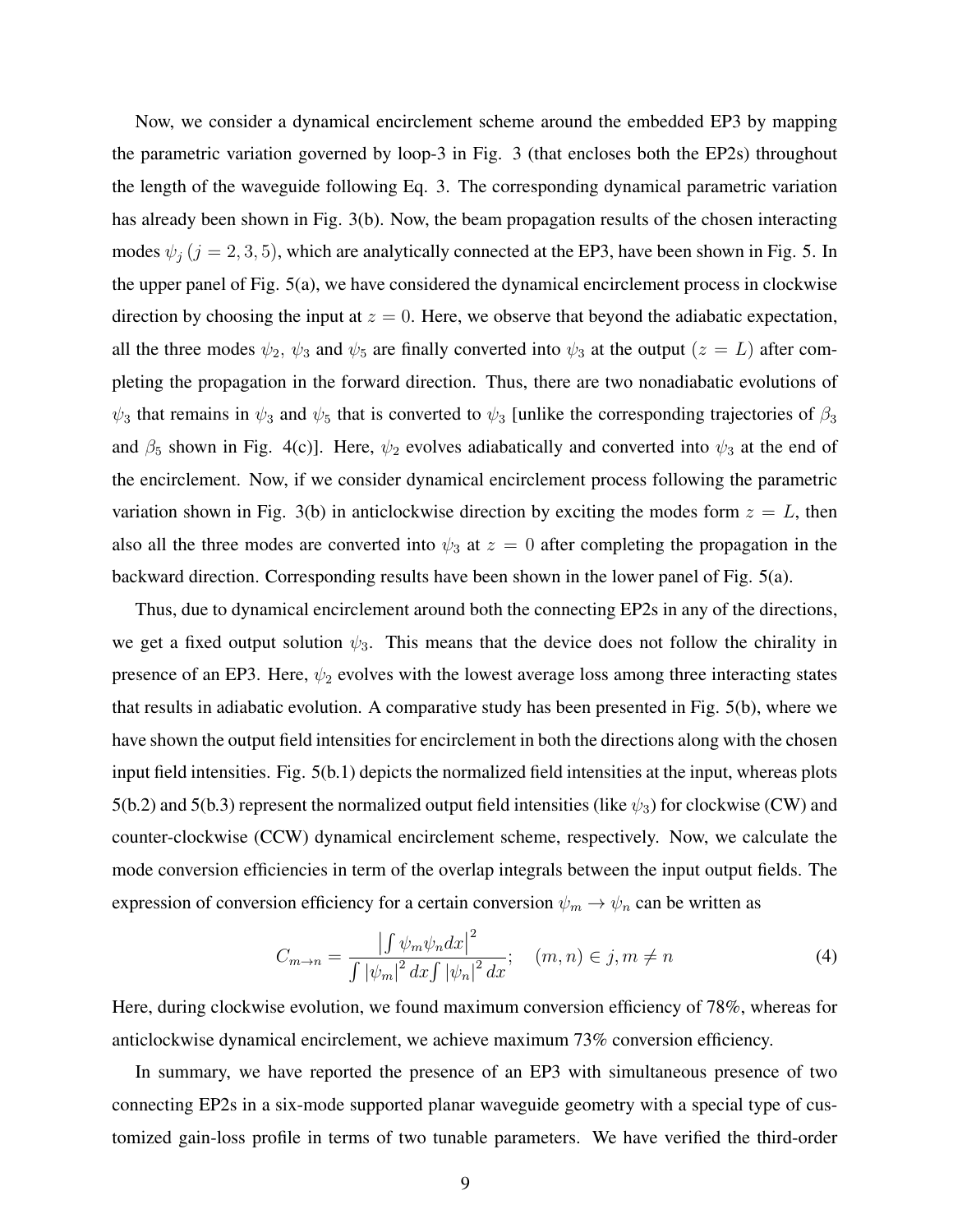branch point behavior with a successive  $\beta$ -switching phenomenon between three chosen interacting modes following an adiabatic encirclement process around both the connecting EP2s. Here, we have shown the breakdown in chirality during dynamical parametric evolution in the vicinity of the embedded EP3, where all the three interacting modes are converted to a specific dominating mode irrespective of the direction of encirclement in the sense of the direction of propagation through the waveguide. The potential applicability of the proposed design through state-of-the-art fabrication techniques can be further explored as a higher-order mode converter that can excite a particular mode in a multi-mode configuration. The proposed scheme should facilitate the photonic devices on the chip-scale device footprint for the next-generation optical system.

Funding. Ministry of Human Resource Development (MHRD) and Science and Engineering Research Board [Grant No. ECR/2017/000491], Ministry of Science and Technology, India.

- [1] M.-A. Miri and A. Alù, Science  $363$  (2019).
- [2] S. Ghosh and Y. D. Chong, Sci. Rep. 6, 19837 (2016).
- [3] A. Laha, S. Dey, H. K. Gandhi, A. Biswas, and S. Ghosh, ACS Photonics ASAP, DOI: 10.1021/acsphotonics.9b01646 (2020), https://doi.org/10.1021/acsphotonics.9b01646.
- [4] A. Laha, A. Biswas, and S. Ghosh, Phys. Rev. Applied **10**, 054008 (2018).
- [5] X.-L. Zhang, S. Wang, B. Hou, and C. T. Chan, Phys. Rev. X 8, 021066 (2018).
- [6] C. Dembowski, B. Dietz, H.-D. Gräf, H. L. Harney, A. Heine, W. D. Heiss, and A. Richter, Phys. Rev. E 69, 056216 (2004).
- [7] A. Laha, A. Biswas, and S. Ghosh, Journal of Optics **21**, 025201 (2019).
- [8] A. Laha and S. Ghosh, J. Opt. Soc. Am. B 34, 238 (2017).
- [9] Y. Kominis, K. D. Choquette, A. Bountis, and V. Kovanis, Appl. Phys.Lett. 113, 081103 (2018).
- [10] D. A. Bykov and L. L. Doskolovich, Phys. Rev. A 97, 013846 (2018).
- [11] H. Menke, M. Klett, H. Cartarius, J. Main, and G. Wunner, Phys. Rev. A 93, 013401 (2016).
- [12] R. Lefebvre, O. Atabek, M. Šindelka, and N. Moiseyev, Phys. Rev. Lett.  $103$ , 123003 (2009).
- [13] R. Thomas, H. Li, F. M. Ellis, and T. Kottos, *Phys. Rev. A* **94**, 043829 (2016).
- [14] J. Wiersig, Phys. Rev. A **93**, 033809 (2016).
- [15] W. D. Heiss, Eur. Phys. J. D 7, 1 (1999).
- [16] G. Demange and E.-M. Graefe, Journal of Physics A: Mathematical and Theoretical 45, 025303